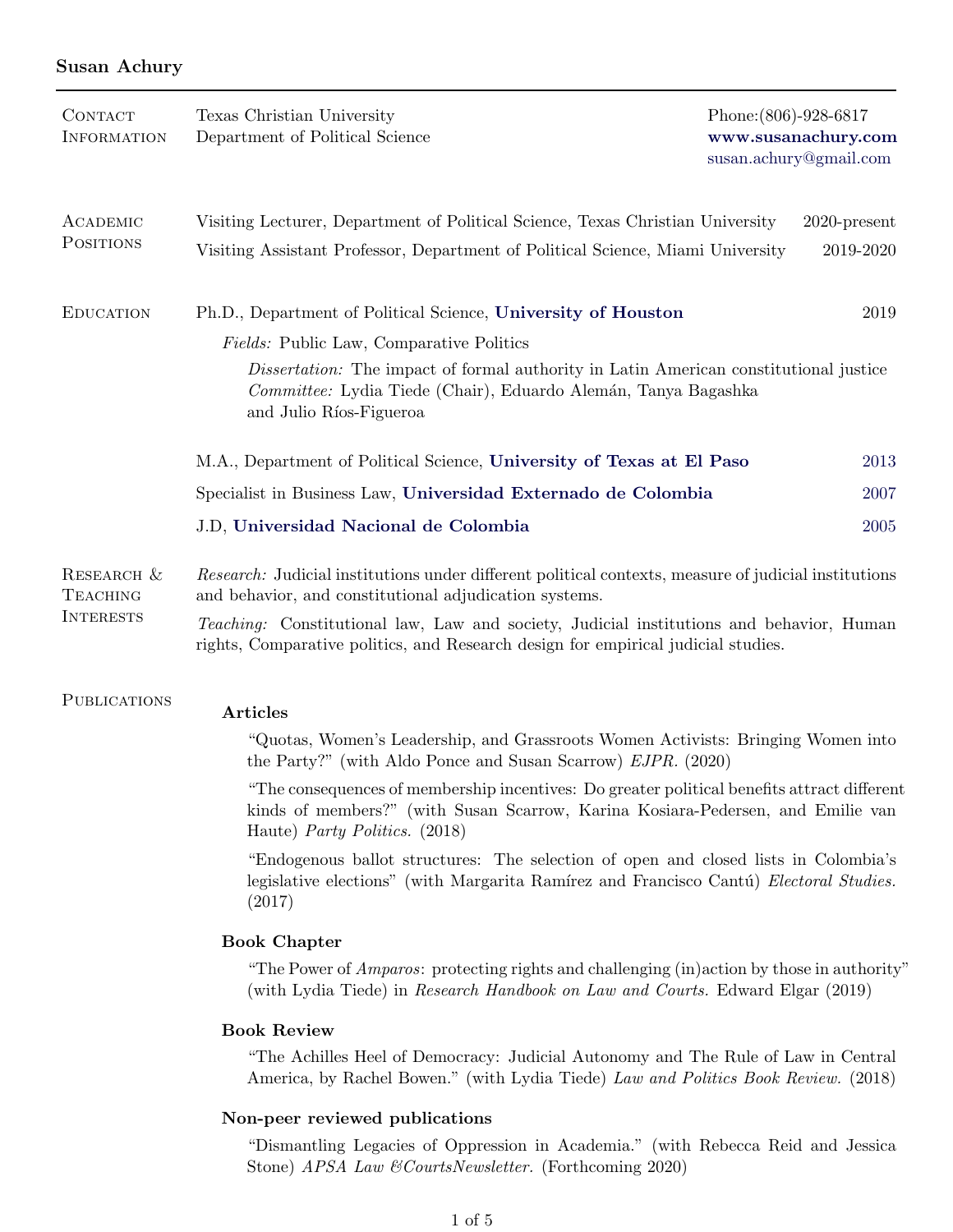| WORKS IN<br>PROGRESS               | "The Consequences of Diversifying the US District Courts: Revisiting Ideological Alignment<br>and the Implications for Judicial Independence" (with Scott Hofer) Invited to review and<br>resubmit at the <i>Justice System Journal</i> .                                                                                                                                                                                                                                                                                                                                                                                                                                                      |                                                                                                                                                                 |                                            |  |                                                                                                                                                                         |  |  |
|------------------------------------|------------------------------------------------------------------------------------------------------------------------------------------------------------------------------------------------------------------------------------------------------------------------------------------------------------------------------------------------------------------------------------------------------------------------------------------------------------------------------------------------------------------------------------------------------------------------------------------------------------------------------------------------------------------------------------------------|-----------------------------------------------------------------------------------------------------------------------------------------------------------------|--------------------------------------------|--|-------------------------------------------------------------------------------------------------------------------------------------------------------------------------|--|--|
|                                    | "The Effect of Power Concentration in Government: Constitutional Adjudication under<br>Different Political Context in Peru." Presented at APSA 2020.<br>"Institutional explanations of Courts' activism. in Latin America: Reassessing the impact of<br>formal independence and authority on judicial behavior." Abstract of the chapter accepted<br>in Judicial Activism, edited by Raul Sanchez-Urribarri, Lori Hausegger, and Richard Pacelle.<br>"Diversity Trends in the Legal Profession: Examining the legal profession pipeline." (with<br>Scott Hofer) Chapter under-review in Open Judicial Politics, edited by Rorie Spill Solberg,<br>Jennifer Segal Diascro, and Eric Waltenburg. |                                                                                                                                                                 |                                            |  |                                                                                                                                                                         |  |  |
|                                    |                                                                                                                                                                                                                                                                                                                                                                                                                                                                                                                                                                                                                                                                                                |                                                                                                                                                                 |                                            |  | "Immigration and the Courts: Does the jurist's race matter for perceptions of legitimacy?"<br>(with Scott Hofer, Matt Ward, and Jason Casellas) Presented at SPSA 2020. |  |  |
|                                    |                                                                                                                                                                                                                                                                                                                                                                                                                                                                                                                                                                                                                                                                                                |                                                                                                                                                                 |                                            |  | "Does the Formal Authority of Constitutional Review Matter? Reassessing the Explanations<br>for Judicial Assertiveness." Accepted at MPSA 2020.                         |  |  |
|                                    | "Formal Authority of Latin American Constitutional Courts." Presented at MPSA 2018.                                                                                                                                                                                                                                                                                                                                                                                                                                                                                                                                                                                                            |                                                                                                                                                                 |                                            |  |                                                                                                                                                                         |  |  |
|                                    | <b>TEACHING</b><br><b>EXPERIENCE</b>                                                                                                                                                                                                                                                                                                                                                                                                                                                                                                                                                                                                                                                           | Texas Christian University, Instructor                                                                                                                          |                                            |  |                                                                                                                                                                         |  |  |
|                                    |                                                                                                                                                                                                                                                                                                                                                                                                                                                                                                                                                                                                                                                                                                | Constitutional Law: Rights, undergraduate course<br>Constitutional Law: Powers, undergraduate course<br>Introduction to American Politics, undergraduate course | <b>Fall 2020</b><br>Fall 2020<br>Fall 2020 |  |                                                                                                                                                                         |  |  |
|                                    | Miami University, Instructor                                                                                                                                                                                                                                                                                                                                                                                                                                                                                                                                                                                                                                                                   |                                                                                                                                                                 |                                            |  |                                                                                                                                                                         |  |  |
|                                    | Constitutional Law, undergraduate course<br>Political and Constitutional Change, Combined course<br>Populism and Courts in Latin America, undergraduate course<br>American Politics and Diversity, undergraduate course                                                                                                                                                                                                                                                                                                                                                                                                                                                                        | Spring 2020, Fall 2019<br>Spring 2020, Fall 2019<br>Spring 2020<br>Fall 2019                                                                                    |                                            |  |                                                                                                                                                                         |  |  |
|                                    | University of Houston, Teaching Assistant                                                                                                                                                                                                                                                                                                                                                                                                                                                                                                                                                                                                                                                      |                                                                                                                                                                 |                                            |  |                                                                                                                                                                         |  |  |
|                                    | Comparative Judicial Systems, graduate course<br>Judicial Behavior and Process, graduate course<br>Judicial Process, undergraduate course<br>U.S. Federal Government Institutions, undergraduate course                                                                                                                                                                                                                                                                                                                                                                                                                                                                                        | Spring 2018<br>Summer 2017<br>Spring 2017<br>Fall 2013, Spring 2014                                                                                             |                                            |  |                                                                                                                                                                         |  |  |
| <b>CONFERENCE</b><br>PRESENTATIONS | American Political Science Association, Annual Conference.<br>"The Effect of Power Concentration in Government: Constitutional Adjudication under<br>Different Political Context in Peru."                                                                                                                                                                                                                                                                                                                                                                                                                                                                                                     | 2020                                                                                                                                                            |                                            |  |                                                                                                                                                                         |  |  |
|                                    | Southern Political Science Association Conference, Annual Conference.<br>2020<br>"Immigration and the Courts: Does the jurist's race matter for perceptions of legitimacy?"                                                                                                                                                                                                                                                                                                                                                                                                                                                                                                                    |                                                                                                                                                                 |                                            |  |                                                                                                                                                                         |  |  |
|                                    | Southern Political Science Association Conference, Annual Conference.<br>2019<br>"Grassroots Female Participation in Political Parties: Quotas, Female Leadership, and<br>Women Activists." and "Selecting judges: Diversity at the expense of ideology?"                                                                                                                                                                                                                                                                                                                                                                                                                                      |                                                                                                                                                                 |                                            |  |                                                                                                                                                                         |  |  |
|                                    | Midwest Political Science Association Conference, Annual Conference.<br>"Measuring formal judicial authority."                                                                                                                                                                                                                                                                                                                                                                                                                                                                                                                                                                                 | 2018                                                                                                                                                            |                                            |  |                                                                                                                                                                         |  |  |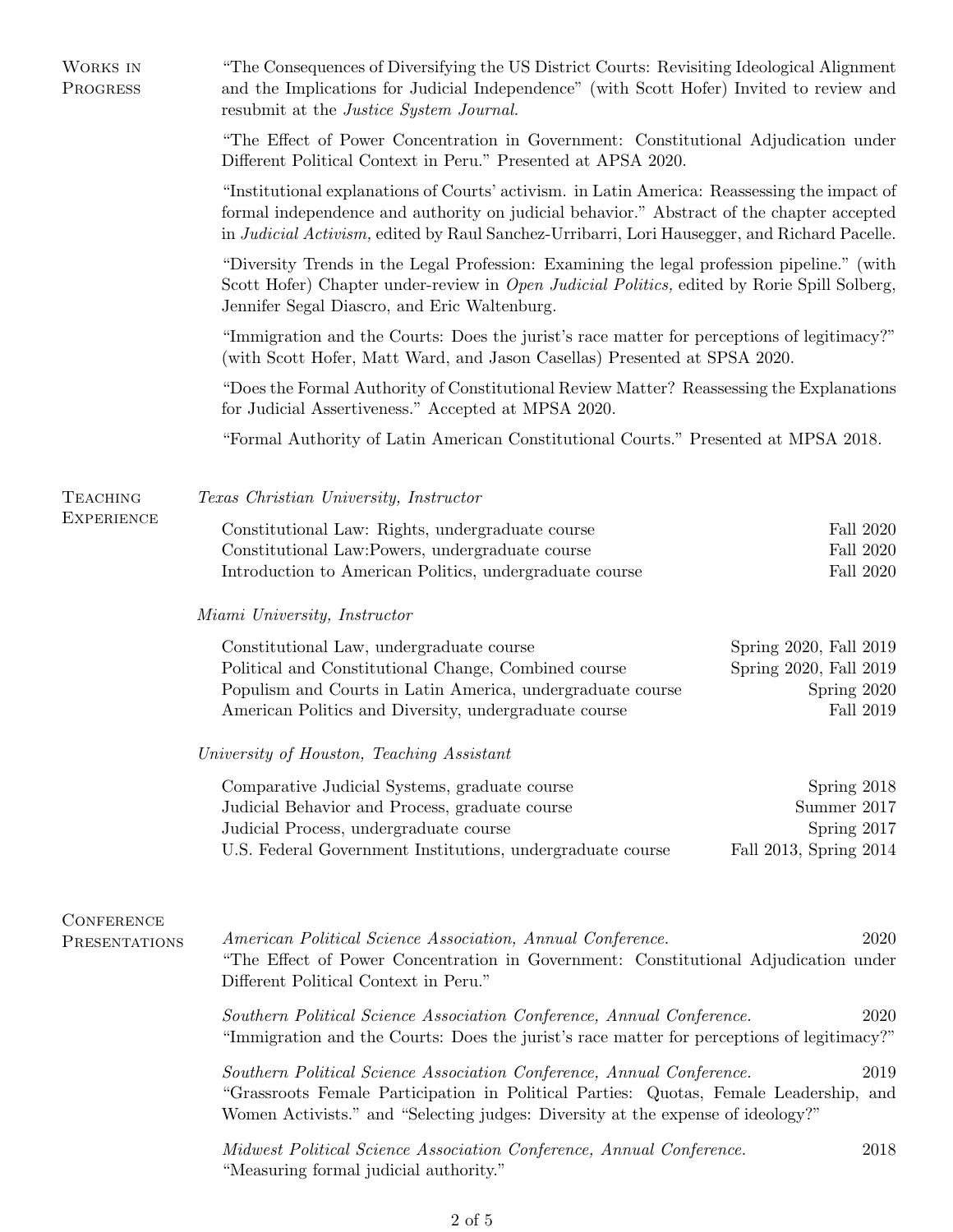|                                 | Midwest Political Science Association Conference, Annual Conference.<br>2017<br>"Unpacking the effects of governance on the activities of MNCs: Evidence from U.S. imports."                                                                  |           |  |
|---------------------------------|-----------------------------------------------------------------------------------------------------------------------------------------------------------------------------------------------------------------------------------------------|-----------|--|
|                                 | 2016<br>American Political Science Association, Annual Conference.<br>"Endogenous ballot types: Intra-party preferences for electoral rules in Colombia."                                                                                     |           |  |
|                                 | Midwest Political Science Association Conference, Annual Conference.<br>"Endogenous ballot types: Intra-party preferences for electoral rules in Colombia."                                                                                   | 2015      |  |
|                                 | Latin American Social and Public Policy Conference, University of Pittsburgh<br>"Political corruption: Accountability and party system institutionalization in Latin America."                                                                | 2013      |  |
|                                 | XXXIII Annual ILASSA Student Conference, University of Texas at Austin<br>"The Constraints of institutionalized political party systems on political corruption."                                                                             | 2013      |  |
|                                 | Southern Political Science Association, Annual Conference<br>"District Magnitude, personal vote, and corruption."                                                                                                                             | 2013      |  |
| <b>SCHOLARSHIPS</b>             | Artinian Travel Award, Southern Political Science Association,                                                                                                                                                                                | 2020      |  |
| AND AWARDSS                     | <b>ICPSR</b> Summer Grant                                                                                                                                                                                                                     | 2018      |  |
|                                 | Dissertation Completion Fellowship, College of Liberal Arts and Social Sciences - University<br>of Houston                                                                                                                                    | 2018-2019 |  |
|                                 | Doctoral Student Tuition Fellowship, University of Houston                                                                                                                                                                                    | 2013-2018 |  |
|                                 | Seed Grant for Interdisciplinary Policy Related Research Projects. Hobby Center for Public<br>Policy and College of Liberal Arts and Social Science, (with Pablo Pinto and Rodrigo Núñez<br>Donoso) - The University of Houston,<br>2016-2018 |           |  |
|                                 | Graduate Student Travel Grant, University of Houston, Department of Political Science,<br>2015, 2016, 2018                                                                                                                                    |           |  |
|                                 | Presidential Graduate Fellowship, University of Houston,                                                                                                                                                                                      | 2013-2015 |  |
|                                 | Marian and Alina Komarnicki Scholarship, University of Texas at El Paso                                                                                                                                                                       | 2012-2013 |  |
| ADDITIONAL                      |                                                                                                                                                                                                                                               |           |  |
| TRAINING                        | American Political Science Association, Annual Conference.<br>2018<br>Designing Multi-Method Research (QMMR1) workshop and Teaching & learning mini-<br>conference.                                                                           |           |  |
|                                 | Facilitating empirical studies of judicial behavior on constitutional courts from a comparative<br><i>perspective workshop.</i><br>School of Law - Texas A&M University.                                                                      | 2018      |  |
| <b>RESEARCH</b>                 |                                                                                                                                                                                                                                               |           |  |
| EXPERIENCE $&$<br>ORIGINAL DATA | Prof. Lydia Tiede, University of Houston, 2014-2018                                                                                                                                                                                           |           |  |
| <b>COLLECTION</b><br>PROJECTS   | • Coded judicial decisions and cleaned data for the Database of Colombia Constitutional<br>Court 1992-2015                                                                                                                                    |           |  |
|                                 | Coded judicial decisions for the Database of Chilean Constitutional Tribunal 2010-2015                                                                                                                                                        |           |  |
|                                 | Prof. Susan Scarrow, University of Houston, 2016 - 2018                                                                                                                                                                                       |           |  |
|                                 | • Managed and cleaned data for the <b>Political Party Database</b>                                                                                                                                                                            |           |  |
|                                 | • Collected data on Latin American party statutes for the Political Party Database                                                                                                                                                            |           |  |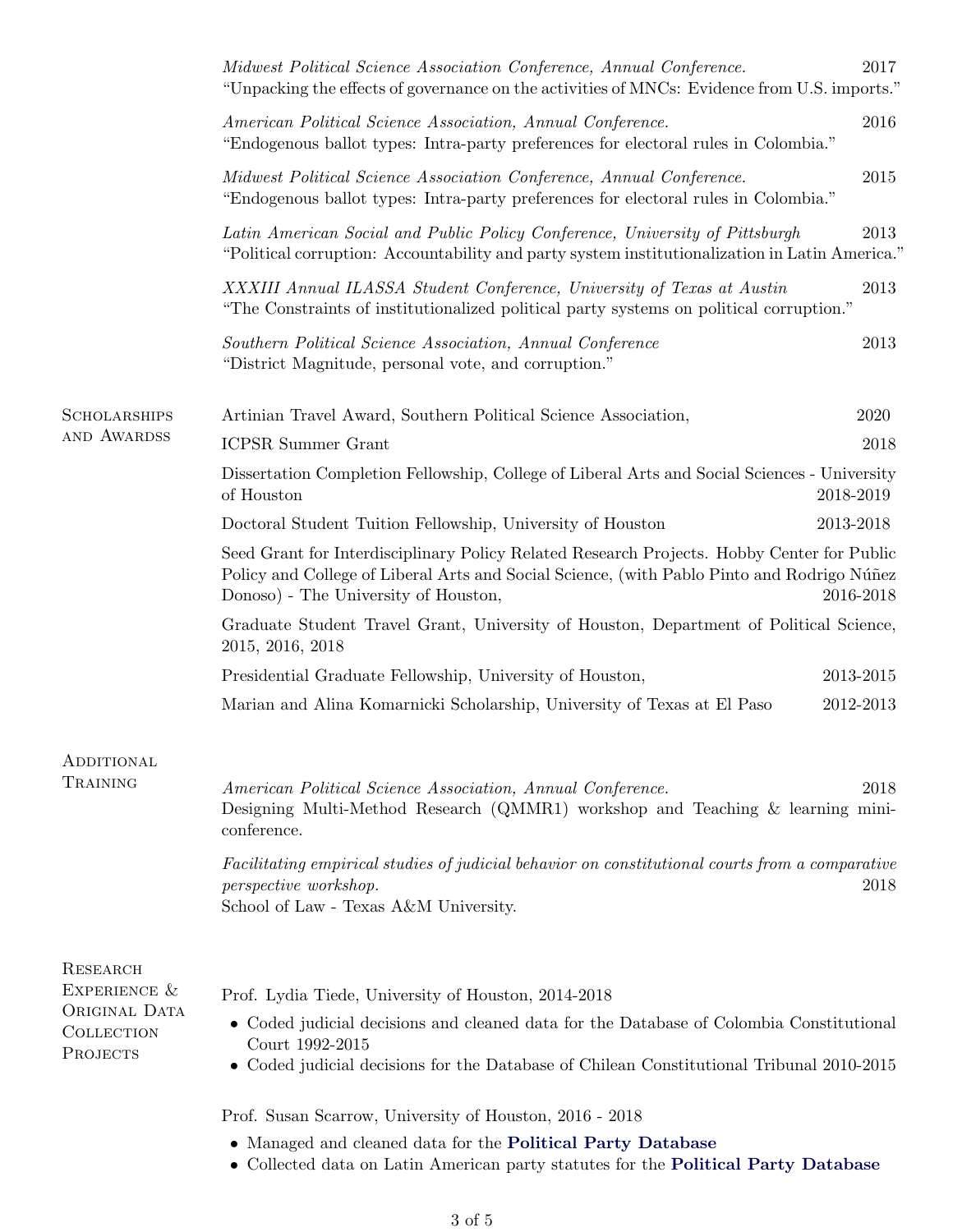| <b>SERVICE AND</b><br>PROFESSIONAL<br><b>EXPERIENCE</b> | Manuscript Referee<br>2016-Current<br>Occasional reviewer for Party Politics, Latin America Research Review, Revista Opera, and<br>Revista Pensamiento Jurídico.            |                          |  |  |
|---------------------------------------------------------|-----------------------------------------------------------------------------------------------------------------------------------------------------------------------------|--------------------------|--|--|
|                                                         | Discussant<br>Midwest Political Science Association                                                                                                                         | 2018                     |  |  |
|                                                         | Facilitating Empirical Studies of Judicial Behavior on Constitutional Courts from a<br>Comparative Perspective<br>2018                                                      |                          |  |  |
|                                                         |                                                                                                                                                                             |                          |  |  |
|                                                         | Miami University<br>Political Science Graduate Committee Member                                                                                                             | 2020                     |  |  |
|                                                         | University of Houston                                                                                                                                                       |                          |  |  |
|                                                         | Corporate Responsibility Workshop - UH Energy Center                                                                                                                        | 2018                     |  |  |
|                                                         | Empirical Implications of Theoretical Models (EITM)                                                                                                                         | 2018                     |  |  |
|                                                         | Member and presenter at weekly workshops<br>Collaborator of the Summer Program                                                                                              | 2013-2016<br>2016        |  |  |
|                                                         | President, Political Science Graduate Student Association                                                                                                                   | 2015-2016                |  |  |
|                                                         | President, Comparative Politics and IR Graduate Student Group                                                                                                               | 2015-2016                |  |  |
|                                                         | Scientific Communication Workshop & Reviewer Workshop                                                                                                                       | 2016-2017                |  |  |
|                                                         | Graduate student mentor                                                                                                                                                     | 2016-2017                |  |  |
|                                                         | University of Texas at El Paso<br>Organizer "Student Conference on Contemporary Political Rhetoric"                                                                         | 2012                     |  |  |
| <b>TECHNICAL</b><br><b>SKILLS</b>                       | LAT <sub>F</sub> X, R, and STATA.                                                                                                                                           |                          |  |  |
| PROFESSIONAL                                            | American Political Science Association                                                                                                                                      |                          |  |  |
| MEMBERSHIP                                              | Midwest Political Science Association                                                                                                                                       |                          |  |  |
|                                                         | Southern Political Science Association                                                                                                                                      |                          |  |  |
| OTHER                                                   | Ministry of Education, Colombia: Lawyer                                                                                                                                     | $2008 - 2010$            |  |  |
| PROFESSIONAL                                            | Managed contractual public process.                                                                                                                                         |                          |  |  |
| <b>EXPERIENCE</b>                                       | Led legal plan of the contracting process.<br>Supervised and managed copyright issues.                                                                                      |                          |  |  |
|                                                         | Molano-Rincón & Asociados: Lawyer                                                                                                                                           | 2005-2007                |  |  |
|                                                         | Managed corporative and contractual issues for national and foreign companies.<br>Supervised and led the legal incorporation of MNC branches in Colombia and Latin America. |                          |  |  |
| <b>REFERENCES</b>                                       | Lydia Tiede                                                                                                                                                                 |                          |  |  |
|                                                         | Associate Professor                                                                                                                                                         | Phone: $(713)$ 743-1538  |  |  |
|                                                         | Department of Political Science<br>University of Houston                                                                                                                    | E-mail:lbtiede@uh.edu    |  |  |
|                                                         | <b>Susan Scarrow</b>                                                                                                                                                        |                          |  |  |
|                                                         | Professor                                                                                                                                                                   | Phone: $(713)$ -743-3915 |  |  |
|                                                         | Department of Political Science                                                                                                                                             | E-mail: sscarrow@uh.edu  |  |  |